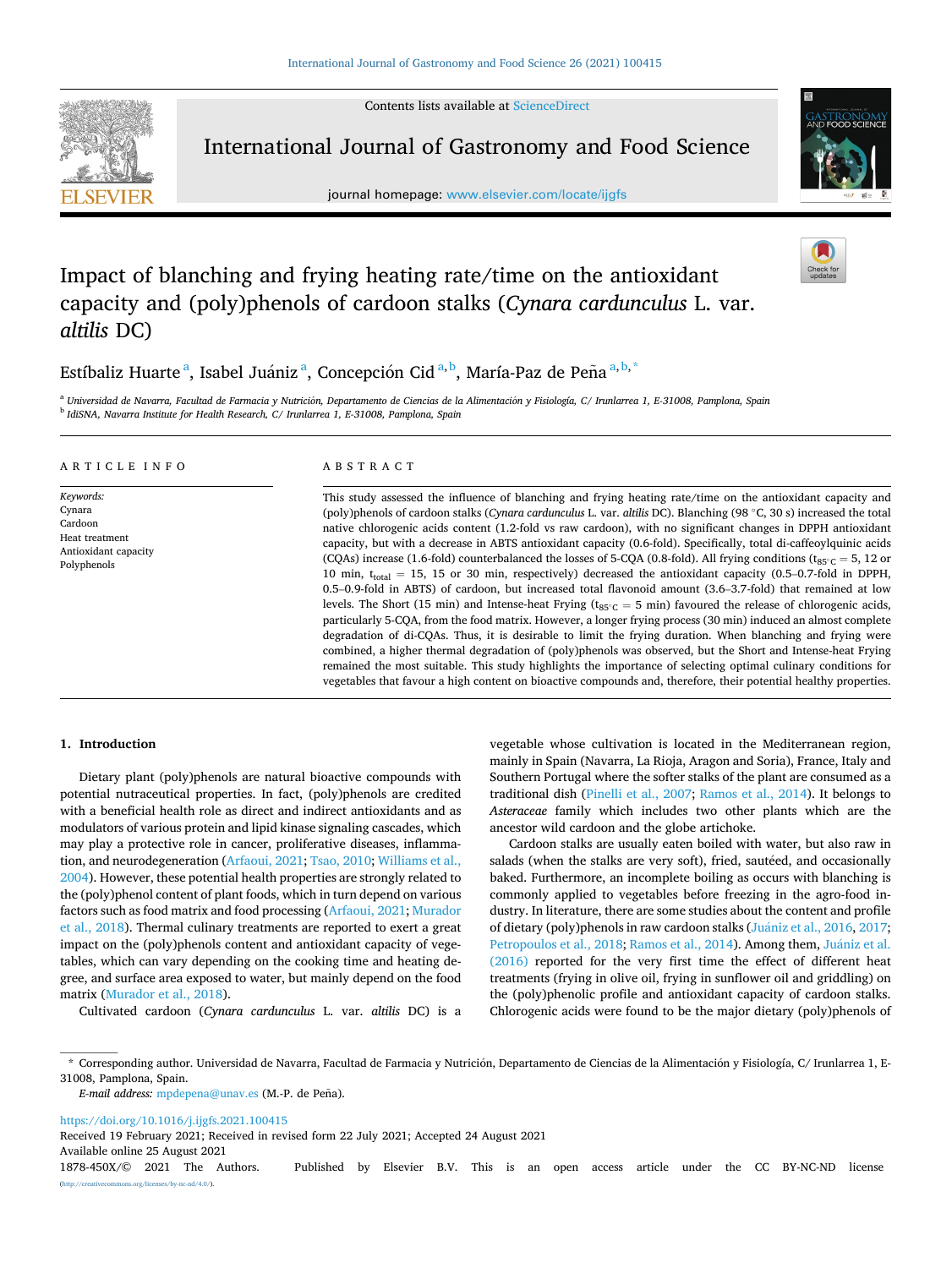cardoon stalks (80–90%), and heat treatment increased the total content of chlorogenic acids (Juániz et al., 2016). Thus, culinary processes can change the content of these bioactive compounds in different ways and, consequently, the antioxidant capacity and potential healthy properties of plant foods. For this reason, detailed studies about the effects of cooking on the content and stability of dietary (poly)phenols are needed to accurately assess the nutritional value of cooked vegetables and to establish the optimal culinary conditions that favour the highest content on bioactive compounds for each vegetable.

Up to our best knowledge, there are no data about the influence of blanching on the total and individual (poly)phenol content and antioxidant capacity of cardoon stalks. In addition, no studies that evaluate the impact of different frying conditions (heating rate and time) after blanching on the content of these bioactive compounds of cardoon have been found. Therefore, the current study aimed to investigate the effects of blanching and frying, applied individually and in combination, on the dietary (poly)phenol content and profile, total flavonoid content, and antioxidant capacity of cardoon stalks.

## **2. Materials and methods**

#### *2.1. Chemicals and reagents*

Methanol, ethanol and 98% formic acid of analytical grade, acetonitrile of high performance liquid chromatography (HPLC) grade, Folin-Ciocalteu reagent, sodium carbonate, gallic acid, aluminium chloride hexahydrate and rutin were purchased from Panreac (Barcelona, Spain). Trolox reagent (6-hydroxy-2,5,7,8-tetramethylchroman-2-carboxylic acid), 2,2′ -azinobis-(3-ethylbenzothiazonile-6-sulfonic acid) diammonium salt (ABTS), 2,2-diphenyl-1-picrylhydrazyl radical (DPPH), as well as pure phenolic standard of 5-caffeoylquinic acid (5-CQA), were purchased from Sigma–Aldrich (Steinheim, Germany). In addition, pure phenolic standards of 3,4-dicaffeoylquinic acid (3,4-diCQA), 3,5-dicaffeoylquinic acid (3,5-diCQA) and 4,5-dicaffeoylquinic acid (4,5 diCQA) were acquired from PhytoLab (Vestenbergsgreuth, Germany).

#### *2.2. Preparation of raw and cooked cardoon samples*

Cultivated cardoon stalks (*Cynara cardunculus* L. var. *altilis* DC), and extra virgin olive oil were supplied from Spanish local markets. Firstly, two plants of cardoon stalks (around 2.5 Kg each) were washed, and the spiny skin was removed manually. Then, they were cut into rectangular homogeneous pieces (1.5  $\times$  6 cm approx.), manually mixed all together, and divided into 16 portions (300 g each one) in order to prepare the 8 different cardoon samples in duplicate. Two portions were named as raw cardoon and were lyophilized in a freeze dryer Cryodos-80 (Telstar, Terrasa, Spain). The others were cooked as given below.

*Blanching:* 300 g of cardoon stalks were added to 600 g of boiling water (98 °C) in a stainless-steel pan and cooked for 30 s. The blanching time was measured as soon as the stalks were immersed in water.

*Frying*: 300 g of cardoon stalks were added over 30 mL of extra virgin olive oil in a non-stick frying pan at 25 ◦C. Three samples of fried cardoon were prepared under different heating rate and time conditions (Fig. 1). The frying time was measured as soon as the glass-ceramic plate was turned on. In the Short and Soft-heat Frying (SSF, cardoon t $_{85°C}$  = 12 min,  $t_{total} = 15$  min), cardoon temperature increased progressively reaching 85 ◦C in 12 min (oil temperature at 110 ◦C), then it was kept at 85-95 ◦C for 3 min (oil temperature progressively increased up to 135 °C). In the Short and Intense-heat Frying (SIF, cardoon t<sub>85°C</sub> = 5 min,  $t_{total} = 15$  min), cardoon temperature increased fast reaching 85  $°C$ in 5 min (oil temperature at 110 ◦C), then it was kept at 85-95 ◦C for 10 min (oil temperature increased up to 160 ◦C). In the Long and Soft-heat Frying (LSF, cardoon t $_{85°C}$  = 10 min, t<sub>total</sub> = 30 min), cardoon temperature reached 85 ◦C in 10 min (oil temperature at 110 ◦C), and then it was maintained at 85-95 ℃ for 20 min (oil temperature increased up to 160 ◦C).



**Fig. 1.** Frying conditions (time and temperature) applied to cardoon stalks. SSF, Short and Soft-heat Frying ( $t_{85°C} = 12$  min,  $t_{total} = 15$  min); SIF, Short and Intense-heat Frying ( $t_{85°C} = 5$  min,  $t_{total} = 15$  min); LSF, Long and Soft-heat Frying ( $t_{85°C} = 10$  min,  $t_{total} = 30$  min).

*Blanching and frying*: 300 g of fresh cardoon stalks were submitted to the previous mentioned process of blanching (98  $°C$ , 30 s) and then, they were subjected to each one of the frying conditions previously described, obtaining a total of 3 types of blanched cardoon stalks with a subsequent frying process (i.e., SSF, SIF, LSF).

Temperature and heating time conditions were previously tested to obtain edible cardoon dishes with good sensory characteristics. Water, oil and inner cardoon (approx. 0.5 cm deep) temperature was monitored with a temperature probe. All cardoon samples were lyophilized in a freeze dryer Cryodos-80 (Telstar, Terrasa, Spain), crushed with a chopper (Moulinex, Barcelona, Spain) and stored at − 18 ◦C until further analysis.

## *2.3. Extraction of (poly)phenols from cardoon samples*

(Poly)phenolic compounds from cardoon stalks samples were extracted according to the method described by Juániz [et al. \(2016\)](#page-6-0). Briefly, 30 mL ethanol/water (80/20 v/v) was added to 2 g of lyophilized cardoon samples. The content was mixed on a mechanical shaker for 1 h at room temperature and then centrifuged at 1610×*g* for 10 min. The supernatant was collected, and the residue was re-extracted twice by adding 10 mL ethanol/water (80/20 v/v), followed by 1 min vortex, and 5 min centrifugation at 1610×*g*. The three resulting supernatants were combined and filtered through a Whatman 1 paper. One (poly) phenolic extract was prepared for each duplicate of cardoon sample. Once filtered, extracts were stored at − 18 ◦C until use.

#### *2.4. Antioxidant capacity by DPPH assay*

The antioxidant capacity of the different cardoon samples was measured by the 2,2-diphenyl-1-picrylhydrazyl (DPPH• ) decolourization assay, following [Brand-Williams et al. \(1995\)](#page-6-0) procedure with some modifications. Briefly, a freshly prepared DPPH• solution (6.1  $\times$  10<sup>-5</sup> M in methanol) was adjusted with methanol to an absorbance of 0.700 (±0.020) at 515 nm in a 3 mL capacity quartz cuvette (1 cm length) at 25 ◦C (PerkinElmer LAMBDA™ 25 UV/Vis Spectrophotometer, Madrid, Spain). Then, 50 μL of diluted (in distilled water) cardoon sample (poly) phenolic extract were added to 1.95 mL of the DPPH• solution and mixed. The absorbance of the mixture was measured at 515 nm after exactly 18 min. The antioxidant capacity of the extracts against DPPH• was quantified by using a calibration curve of Trolox methanolic solution (a water-soluble vitamin E analogue) at concentrations of 0.05–0.5 mM. Each extract was analysed in triplicate. Results are expressed as the mean of micromoles of Trolox equivalent per gram of cardoon dry matter (μmol Trolox/g dm)  $\pm$  standard deviation (SD).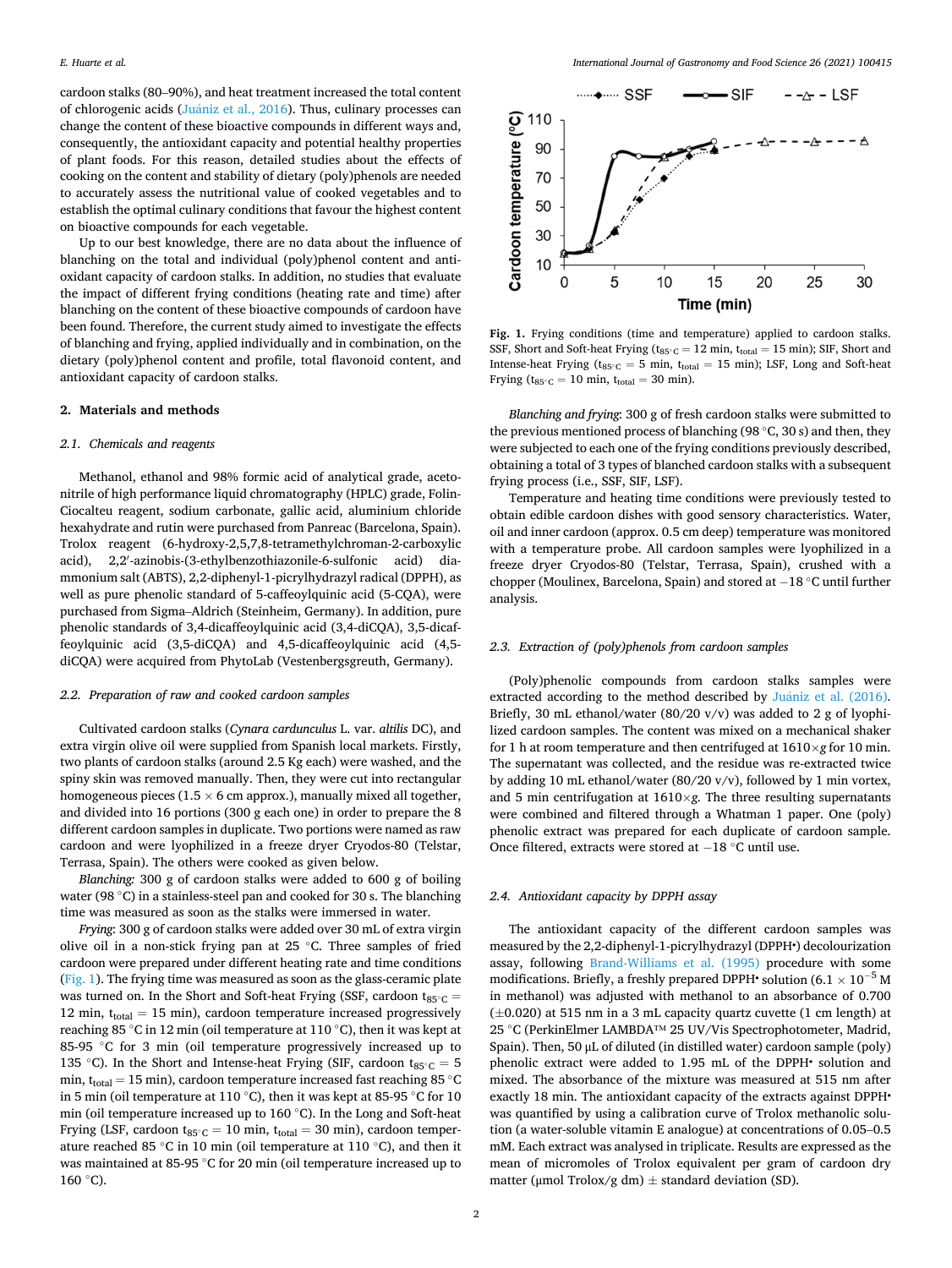# *2.5. Antioxidant capacity by ABTS assay*

The antioxidant capacity of the different cardoon samples was also measured by the ABTS decolourization assay according to the method described by [Re et al. \(1999\)](#page-7-0) with some modifications (Juaniz et al., [2016\)](#page-6-0). Briefly, a solution consisting of 0.36 mM potassium persulfate and 0.9 mM ABTS was prepared in phosphate buffered saline (PBS) (pH 7.4) and stored in darkness for 12 h to allow the formation of  $ABTS^+$ radicals. Then,  $ABTS^+$  solution was adjusted with PBS to an absorbance of 0.700 ( $\pm$ 0.020) at 734 nm in a 3 mL capacity plastic cuvette (1 cm length) at 25 ◦C (PerkinElmer LAMBDA™ 25 UV/Vis Spectrophotometer). Next, 100 μL of each properly diluted (in distilled water) cardoon sample extract was added to  $2 \text{ mL of ABTS}^+$  solution and homogenized. Then, the absorbance of the mixture was measured at 734 nm after exactly 18 min. The antioxidant capacity of the extracts against  $ABTS^+$ radicals was quantified by using a calibration curve of Trolox solution in PBS at concentrations of 0.1–0.5 mM. Each extract was analysed in triplicate. Results are expressed as the mean of micromoles of Trolox equivalent per gram of cardoon dry matter ( $\mu$ mol Trolox/g dm)  $\pm$  SD.

# *2.6. Total phenolic amount by Folin*–*Ciocalteu assay*

Total phenolic compounds in the different cardoon samples were quantified using the Folin–Ciocalteu assay according to the method described by [Singleton and Rossi \(1965\).](#page-7-0) Briefly, 500 μL of Folin–Ciocalteu reagent were added to a mixture of 100 μL of cardoon sample extract and 7.9 mL of distilled water. After 2 min in agitation, 1.5 mL of 20% v/v sodium carbonate solution were added, and the absorbance of the homogenized mixture was measured at 765 nm (PerkinElmer LAMBDA™ 25 UV/Vis Spectrophotometer, Madrid, Spain) after exactly 90 min of incubation in darkness at 25 ◦C. Total phenolic amount of each cardoon sample extract was quantified by using a calibration curve of 102–816 μg/mL gallic acid. Each extract was analysed in triplicate. Results are expressed as the mean of milligrams of gallic acid per gram of cardoon dry matter (mg gallic acid/g dm)  $\pm$  SD.

#### *2.7. Total flavonoid amount*

The estimation of total flavonoid compounds in the different cardoon samples was carried out according to the method described by [Lamaison](#page-6-0)  [and Carnat \(1990\)](#page-6-0) with some modifications [\(De Santiago et al., 2021](#page-6-0)). Briefly, 1 mL of diluted (in distilled water) cardoon sample extract was added to 1 mL of 2% aluminium chloride hexahydrate methanolic solution. The mixture was vigorously shaken, and the absorbance was measured at 430 nm (PerkinElmer LAMBDA™ 25 UV/Vis Spectrophotometer, Madrid, Spain) after exactly 10 min of incubation at 25 ◦C. Total flavonoid amount of each cardoon sample extract was quantified by using a calibration curve of 1–40 μg/mL rutin. Each extract was analysed in triplicate. Results are expressed as the mean of milligrams of rutin equivalent per gram of cardoon dry matter (mg rutin/g dm)  $\pm$  SD.

## *2.8. (Poly)phenolic compounds by HPLC-PDA*

(Poly)phenolic compounds in the different cardoon samples were identified and quantified with an analytical HPLC unit model 1200 (Agilent Technologies, Palo Alto, CA, USA) equipped with a binary pump, an auto-sampler injector, and a UV/VIS Photo-Diode-Array detector (PDA). The column used was a C18 5  $\mu$ m Kinetex 100A (250  $\times$  4.6 mm) (Phenomenex, Maccledfied, UK). Prior to chromatographic separation, each cardoon sample extract was 0.45 μm filtered (Millex-HV Millipore filters). Chromatographic separation was performed following the method described by Juániz [et al. \(2016\)](#page-6-0) with some modifications. Briefly, 20 μL of each extract was analysed at 37 ◦C during 57 min using a gradient of distilled water with 0.1% formic acid (mobile phase A) and acetonitrile (mobile phase B) under a constant flow rate of 1.2 mL/min. The gradient profile was: 5–8% B (0–2 min), 8–11% B (2–22 min),

11–15.5% B (22–23 min), 15.5–23% B (23–54 min), 23–80% B (54–55 min), and then return to 5% B in 1 min and maintained the gradient until the end of the analysis (57 min) to re-equilibrate the column. Identification of 5-caffeoylquinic acid (CQA), 3,4-diCQA, 3,5-diCQA and 4, 5-diCQA was performed by comparing the retention time and UV spectra with pure standards. In absence of standards, compounds were tentatively identified primarily by means of their UV spectra and available literature data (Juániz et al.,  $2016$ ). The chromatogram of cardoon stalks submitted to the SIF condition ( $t_{85°C} = 5$  min,  $t_{total} = 15$ min) is shown in Fig. 2 as an example. Quantification was performed by PDA at 325 nm for chlorogenic acids, and they were expressed as 5-CQA equivalents using a 5–200 μg/mL calibration curve. The limit of detection was 7.763 μg/mL and the limit of quantification was 25.855 μg/mL. Chromatograms and spectral data were acquired using the Agilent ChemStation software Rev B.04.02. Each extract was analysed in duplicate. Results are expressed as the mean of milligrams of each (poly) phenol per gram of cardoon dry matter (mg/g dm)  $\pm$  SD.

## *2.9. Statistical analysis*

Student *t*-test was used to compare the results between raw and blanched cardoon samples for each parameter. One-way analysis of variance (ANOVA) with a *post hoc* Tukey test was used to compare the results among raw and cooked samples for each parameter. Differences showing *p* value *<* 0.05 were considered statistically significant. Correlations among tested parameters were performed using Pearson correlation analysis. Analyses were performed using STATA v.12.1 software package.

#### **3. Results and discussion**

## *3.1. Effect of blanching on the antioxidant capacity and (poly)phenols of cardoon stalks*

(Poly)phenolic compounds of vegetables are among the major contributors to their antioxidant capacity. Blanching is a cooking method widely used in fruits and vegetables whose main objective is to inactivate the polyphenol oxidase enzymes. These enzymes in the presence of oxygen are responsible for the oxidation of (poly)phenolic compounds to quinones, which are subsequently transformed in dark pigments that lead to browning and loss of nutritional quality of food plants (Doğan [et al., 2009;](#page-6-0) [Goncalves et al., 2009](#page-6-0)). Although blanching process prevents (poly)phenols degradation during storage, the high temperature applied might partially reduce their content. Therefore, it is important to



**Fig. 2.** HPLC-PDA chromatogram of cardoon stalks submitted to SIF ( $t_{85} \circ c = 5$ ) min,  $t_{total}$  = 15 min) at a wavelength of 325 nm. For peak assignments, see [Table 1.](#page-4-0)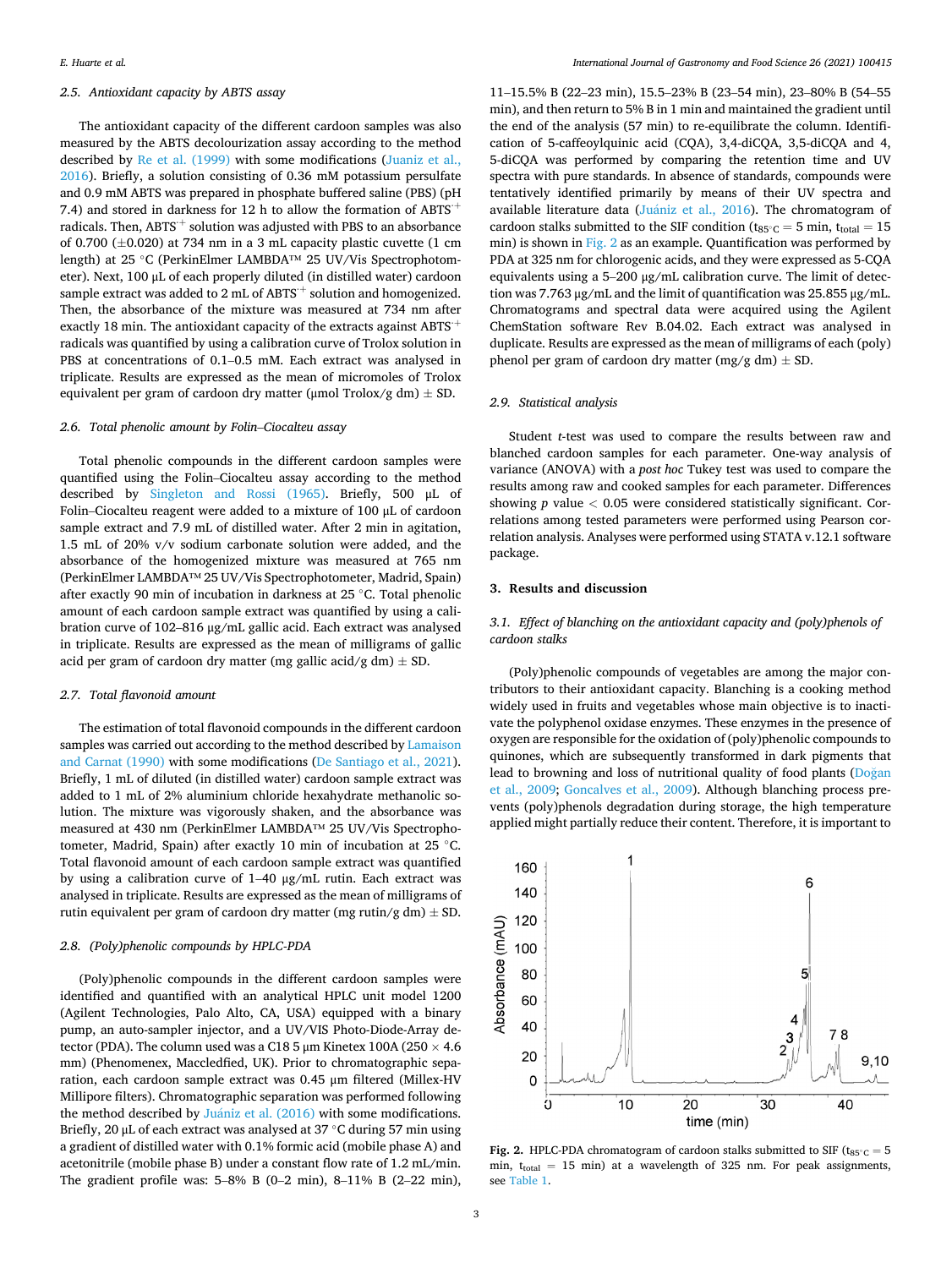study the impact of blanching on the total and individual (poly)phenolic compounds content and, consequently, on the antioxidant capacity of vegetables. Although there are many studies about the effect of hot water blanching on the (poly)phenolic compounds stability and antioxidant capacity of many *Brassica* species such as cauliflower, broccoli, cabbage and kale [\(Goncalves et al., 2009; Jaiswal et al., 2012](#page-6-0); [Managa](#page-6-0)  [et al., 2019;](#page-6-0) [Martínez et al., 2020;](#page-6-0) [Volden et al., 2009](#page-7-0)), and other vegetables such as pea and bean [\(Wen et al., 2010\)](#page-7-0), and samnamul (a traditional Korean cuisine herb) [\(Kim et al., 2020\)](#page-6-0), none have been found in cardoon.

The antioxidant capacity of raw cardoon measured by DPPH (39.05  $\pm$  4.72 µmol Trolox/g dm) (Fig. 3a) and ABTS (54.77  $\pm$  0.28 µmol Trolox/g dm) (Fig. 3b) was similar to that reported by Juániz et al. [\(2016\).](#page-6-0) The total phenolic amount quantified in raw cardoon was 8.28  $\pm$  0.03 mg gallic acid/g dm (Fig. 3c). Regarding (poly)phenolic profile (HPLC analysis), CQAs were the only (poly)phenols in raw cardoon stalks, being 5-CQA, 3,5-diCQA and 1,5-diCQA the most abundant ones ([Table 1\)](#page-4-0). Similar results were also reported by [Ramos et al. \(2014\)](#page-7-0) and Juániz et al. (2016), except for 3,5-diCQA which was not identified by the first one. Also, 1,3- and 1,4-diCQA and one succinyl-diCQA were found in quantities below the limit of quantification. On the contrary, Juániz et al. (2016) did not detect these three diCQAs in raw cardoon stalks but identified and quantified 4,5-diCQA, three succinyl-diCQAs and one disuccinyl-diCQA in low amounts in raw cardoon samples. [Petropoulos et al. \(2018\)](#page-7-0) reported the presence of 1,3-diCQA and one succinyl-diCQA in raw cardoon leaf midribs and petioles, along with *cis*  3,4-diCQA, *cis* and *trans* 3,5-diCQAs, and 4,5-diCQA. The total chlorogenic acids content in raw cardoon stalks  $(5.58 \pm 0.13 \text{ mg/g dm})$ ([Table 1\)](#page-4-0) is in accordance with that reported by Juániz et al. (2016)  $(5.22 \pm 0.09 \text{ mg/g dm}).$ 

Total flavonoids were detected spectrophotometrically in very low amount in cardoon stalks (Fig. 3d), but individual flavonoids were not detected in any raw or cooked cardoon sample by HPLC-DAD, probably due to the extremely low amount of each flavonoid compound. Juániz [et al. \(2016\)](#page-6-0) reported only trace amounts of flavonoids in both raw and fried samples of cardoon stalks by using UHPLC-DAD-MSn. [Ramos et al.](#page-7-0)  [\(2014\)](#page-7-0) also identified flavonoid compounds in raw cardoon stalks by

using UHPLC-DAD-MSn, but the total flavonoid amount was also considerably lower than the CQA content, which represented the major family of phenolic compounds.

Previous studies assessing the effect of blanching on vegetables report contradictory data on the total phenolic and/or flavonoid content and antioxidant capacity. Some of them reveal that the higher blanching temperature and/or time applied, the greater losses occur in the total phenolic and flavonoid amount and in the antioxidant capacity of vegetables ([Goncalves et al., 2009](#page-6-0); [Jaiswal et al., 2012;](#page-6-0) [Volden et al., 2009](#page-7-0)). However, an increase in the total phenolic amount at longer processing time has also been reported ([Jaiswal et al., 2012](#page-6-0)). Furthermore, an increase in the total phenolic content and antioxidant capacity of some vegetables after blanching has also been observed [\(Managa et al., 2019](#page-6-0); [Tang et al., 2019](#page-7-0)). In addition, [Wen et al. \(2010\)](#page-7-0) reported different effects of blanching process (10 min, boiling water) depending on the analysed vegetable. While some blanched vegetables (four-angled bean and French bean) showed higher total phenolic amount, others (snow pea and snap pea) had lower than their corresponding raw ones. Interestingly, [Kim et al. \(2020\)](#page-6-0) reported that the total phenolic and flavonoid content, and antioxidant activity, of samnamul have dramatic increase up to a maximum, but decrease rapidly when blanching is prolonged at all tested temperatures. The blanching at 98 ◦C for 30 s showed the highest values among the different blanching temperatures (80, 90, 98 °C) and time (0–10 min) analysed [\(Kim et al., 2020](#page-6-0)). Therefore, the aforementioned articles highlight the need to individually optimize the blanching conditions of each vegetable to ensure the intake of its dietary (poly)phenolic compounds.

In the present work, the blanching process (98  $°C$ , 30 s) applied to cardoon stalks did not significantly modify their antioxidant capacity against DPPH radical (Fig. 3a) or the total phenolic amount (Fig. 3c), while the ABTS antioxidant capacity significantly decreased (0.6-fold) (Fig. 3b), and the total flavonoid amount of cardoon stalks significantly increased after blanching when compared to raw, but still remained in very low amount (0.71  $\pm$  0.06 mg/g dm) (Fig. 3d). These little changes suggest that the lixiviation or transference of water-soluble antioxidant compounds from the cardoon matrix to the processing water could have been minimized by the short time applied (30 s).



**Fig. 3.** Antioxidant capacity by (a) DPPH and (b) ABTS assays, and total (c) phenolic and (d) flavonoid amount of raw and blanched (98 ◦C, 30 s) cardoon stalks. Levels of significance (Student *t*-test) between raw and blanched cardoon stalks samples: ns (not significant) p ≥ 0.05; \*p *<* 0.05; \*\*p *<* 0.01; \*\*\*p *<* 0.001.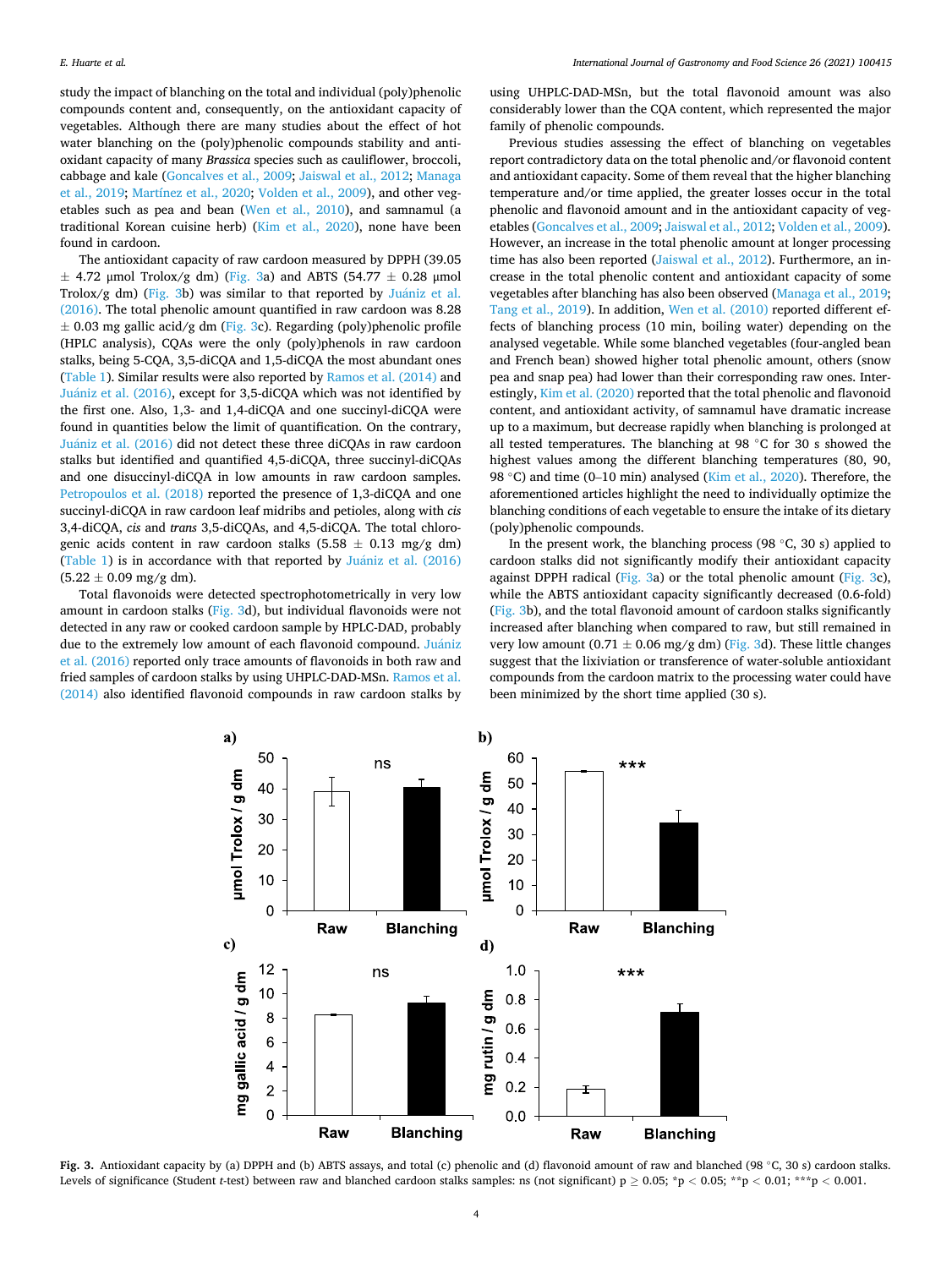#### <span id="page-4-0"></span>**Table 1**

(Poly)phenolic profile of raw, blanched (98 ℃, 30 s) and/or fried cardoon stalks. Short and Soft-heat Frying ( $t_{85°C} = 12$  min,  $t_{total} = 15$  min); Short and Intense-heat Frying ( $t_{85}·$ C = 5 min,  $t_{total}$  = 15 min); Long and Soft-heat Frying ( $t_{85}·$ C = 10 min,  $t_{total}$  = 30 min). Results are expressed as mean mg (poly)phenol/g dm  $\pm$  SD. Different letters for each row indicate significant differences (p *<* 0.05) among samples.

| Peak         | Compound                   | Raw                             | Without blanching              |                                     |                               |                                 | With blanching                 |                                     |                               |
|--------------|----------------------------|---------------------------------|--------------------------------|-------------------------------------|-------------------------------|---------------------------------|--------------------------------|-------------------------------------|-------------------------------|
| n            |                            |                                 | Short and Soft-<br>heat Frying | Short and<br>Intense-heat<br>Frying | Long and Soft-<br>heat Frying | Blanching                       | Short and Soft-<br>heat Frying | Short and<br>Intense-heat<br>Frying | Long and Soft-<br>heat Frying |
| $\mathbf{1}$ | 5-CQA                      | $2.93 \pm$<br>0.07f             | $2.30 \pm 0.04$ c              | $3.15 \pm 0.01$ g                   | $2.63 \pm 0.01$ e             | $2.43 \pm 0.14$<br>cd           | $2.09 \pm 0.05$ b              | $2.54 \pm 0.00$ de                  | $1.85 \pm 0.07$ a             |
|              | <b>Total mono-COAs</b>     | $2.93 +$<br>0.07f               | $2.30 \pm 0.04$ c              | $3.15 \pm 0.01$ g                   | $2.63 + 0.01$ e               | $2.43 + 0.14$<br>cd             | $2.09 + 0.05$ b                | $2.54 + 0.00$ de                    | $1.85 + 0.07$ a               |
| 2            | 1,3-diCQA                  | tr a                            | tr a                           | tr a                                | nd a                          | tr a                            | tr a                           | tr a                                | tr a                          |
| 3            | 3,4-diCOA                  | nd a                            | tr a                           | tr a                                | tr a                          | tr a                            | tr a                           | tr a                                | tr a                          |
| 4            | 1,4-diCOA                  | tr a                            | $0.66\pm0.03$ b                | $0.68 \pm 0.02$ b                   | tr a                          | $1.20 \pm 0.05$<br>$\mathbf{c}$ | tr a                           | tr a                                | tr a                          |
| 5            | 3,5-diCOA                  | $1.56 \pm$<br>0.04 <sub>e</sub> | $0.96 \pm 0.06$ bc             | $1.09 \pm 0.14$ c                   | tr a                          | $1.67 \pm 0.05$<br>e            | $0.91 \pm 0.04$ b              | $1.02 \pm 0.04$ bc                  | tr a                          |
| 6            | 1,5-diCQA                  | $1.09 \pm$<br>0.02 <sub>d</sub> | $0.92 \pm 0.03$ c              | $1.09 \pm 0.01$ d                   | tr a                          | $1.23 \pm 0.06$<br>e            | $0.83 \pm 0.03$ b              | $0.83 \pm 0.01$ b                   | tr a                          |
| 7            | 4,5-diCQA                  | nd a                            | nd a                           | tr a                                | nd a                          | nd a                            | tr a                           | tr a                                | nd a                          |
|              | Total di-COAs              | $2.65 +$<br>0.06c               | $2.54 + 0.05c$                 | $2.86 + 0.13$ d                     | tr a                          | $4.10 + 0.15$<br>d              | $1.75 + 0.07$ b                | $1.85 + 0.05$ b                     | tr a                          |
| 8            | Succinyl-diCQA I           | nd a                            | nd a                           | tr a                                | nd a                          | nd a                            | nd a                           | nd a                                | nd a                          |
| 9            | Succinyl-diCQA II          | nd a                            | nd a                           | nd a                                | nd a                          | nd a                            | nd a                           | nd a                                | nd a                          |
| 10           | Succinyl-diCQA III         | tr a                            | nd a                           | nd a                                | nd a                          | nd a                            | nd a                           | nd a                                | nd a                          |
|              | Total succinyl-di-<br>CQAs | tr a                            | nd a                           | tr a                                | nd a                          | nd a                            | nd a                           | nd a                                | nd a                          |
|              | Total<br>chlorogenic acids | $5.58 +$<br>0.13f               | $4.85 + 0.02$ e                | $6.00 \pm 0.12$ g                   | $2.63 + 0.01$ b               | $6.53 + 0.29$<br>h              | $3.84 + 0.12c$                 | $4.39 + 0.05$ d                     | $1.85 + 0.07$ a               |

*tr*, traces (below the limit of quantification); *nd,* not detected.

In addition, the total chlorogenic acids content significantly increased compared to raw cardoon (1.2-fold), but individual chlorogenic acids behaved differently with the blanching treatment (Table 1). Blanched cardoon stalks showed a significant decrease of native 5-CQA content (0.8-fold), while the total amount of di-CQAs significantly increased (1.6-fold) as compared to raw cardoon. More in detail, 1,4 diCQA, which was found in traces in raw cardoon, appeared in much greater amounts in the blanched one (1.20  $\pm$  0.05 mg/g dm), and 1,5diCQA was also significantly increased (1.1-fold) in blanched cardoon. In addition, 3,4-diCQA became in trace amounts in the blanched cardoon. Generally, (poly)phenols in plants occur both in free forms and covalently bound with macromolecules, or packed in cellular organs or cell wall components [\(Palermo et al., 2014\)](#page-7-0). The softening effect of the food matrix due to the heat-induced rupture of cell walls and membranes could favour the hydrolysis and further release of bound compounds to the food matrix, and subsequently the lixiviation of lower molecular weight chlorogenic acids, such as 5-CQA, to the blanching water. Furthermore, the higher number of hydroxyl groups in di-CQAs than in mono-CQAs, might favour their interaction with other macromolecules ([Monente et al., 2015\)](#page-6-0). Consequently, di-CQAs might be strongly linked to cellular structures, which could explain their increase in blanched cardoon stalks. Moreover, isomerization reactions are also common among chlorogenic acids during heat treatments ([Ferracane](#page-6-0)  [et al., 2008\)](#page-6-0).

Taking into account all these data, it can be concluded that the blanching temperature and time conditions (98 ◦C, 30 s) carried out in this study are suitable to preserve the antioxidant capacity (DPPH), as well as to increase the total content of chlorogenic acids, especially di-CQAs, in cardoon stalks, although antioxidant capacity measured by ABTS assay decreased.

# *3.2. Effect of heating rate/time of frying on the antioxidant capacity and (poly)phenols of cardoon stalks*

Cardoon stalks can be eaten raw but are also typically cooked in different ways such as boiled and fried. The effect of the type of oil (olive and sunflower oil) used for frying at certain time and temperature

conditions on dietary (poly)phenols from cardoon stalks has been previously study by our group (Juániz [et al., 2016\)](#page-6-0). However, since heating can degrade thermo-labile compounds, it is important to know how the frying heating rate and time influence the antioxidant capacity and dietary (poly)phenols of cardoon stalks.

SSF led cardoon stalks to a significant decrease in the antioxidant capacity against DPPH (0.7-fold) and ABTS (0.5-fold) radicals, and the total amount of phenolic compounds (0.8-fold), whereas flavonoids significantly increased (3.6-fold) but remaining at low levels ([Fig. 4](#page-5-0)). In particular, significantly lower levels of 5-CQA (0.7-fold) were observed in SSF cardoon than in the raw one, while total di-CQAs remained at similar concentration due to a counterbalance between the increase of 1,4-diCQA (from traces to  $0.66 \pm 0.03$  mg/g dm) and the decrease of 3,5-diCQA (0.6-fold) and 1,5-diCQA (0.8-fold) (Table 1). SIF induced similar changes in DPPH antioxidant capacity (0.7-fold), total phenolic content (0.8-fold) and total flavonoid content (3.7-fold) in cardoon stalks than SSF, whereas the ABTS antioxidant capacity (0.9-fold) remained similar to that of raw cardoon ([Fig. 4](#page-5-0)). In addition, SIF increased the content of chlorogenic acids, such as 5-CQA and total di-CQAs (Table 1), which might be the result of thermal degradation of cell walls and other cell components leading to the release of bound (poly)phenols to the food matrix [\(Ramírez-Anaya et al., 2015](#page-7-0)). Comparing frying procedures with the same time duration, the faster is the heating process the greater might be the release of chlorogenic acids in cardoon stalks, probably due to the higher softening effect observed in SIF cardoon. Therefore, data confirm that the heating rate is a critical parameter that modifies the (poly)phenolic compounds content and the antioxidant capacity of cardoon stalks.

A longer frying process as occur with LSF did not cause significant changes in the antioxidant capacity (DPPH and ABTS) of cardoon stalks in comparison with SIF [\(Fig. 4a](#page-5-0)–b, d). However, it caused significant decreases in the total phenolic (0.7-fold) and flavonoid (0.8-fold) amount, but especially in the total chlorogenic acids content (0.4-fold) compared to SIF [\(Fig. 4](#page-5-0)c–d, Table 1). This longer frying process induced an almost complete degradation of di-CQAs, and a significant lower level of 5-CQA compared to SIF (0.8-fold) (Table 1). Therefore, when a high heating rate is applied for a period of 30 min, CQAs appear to undergo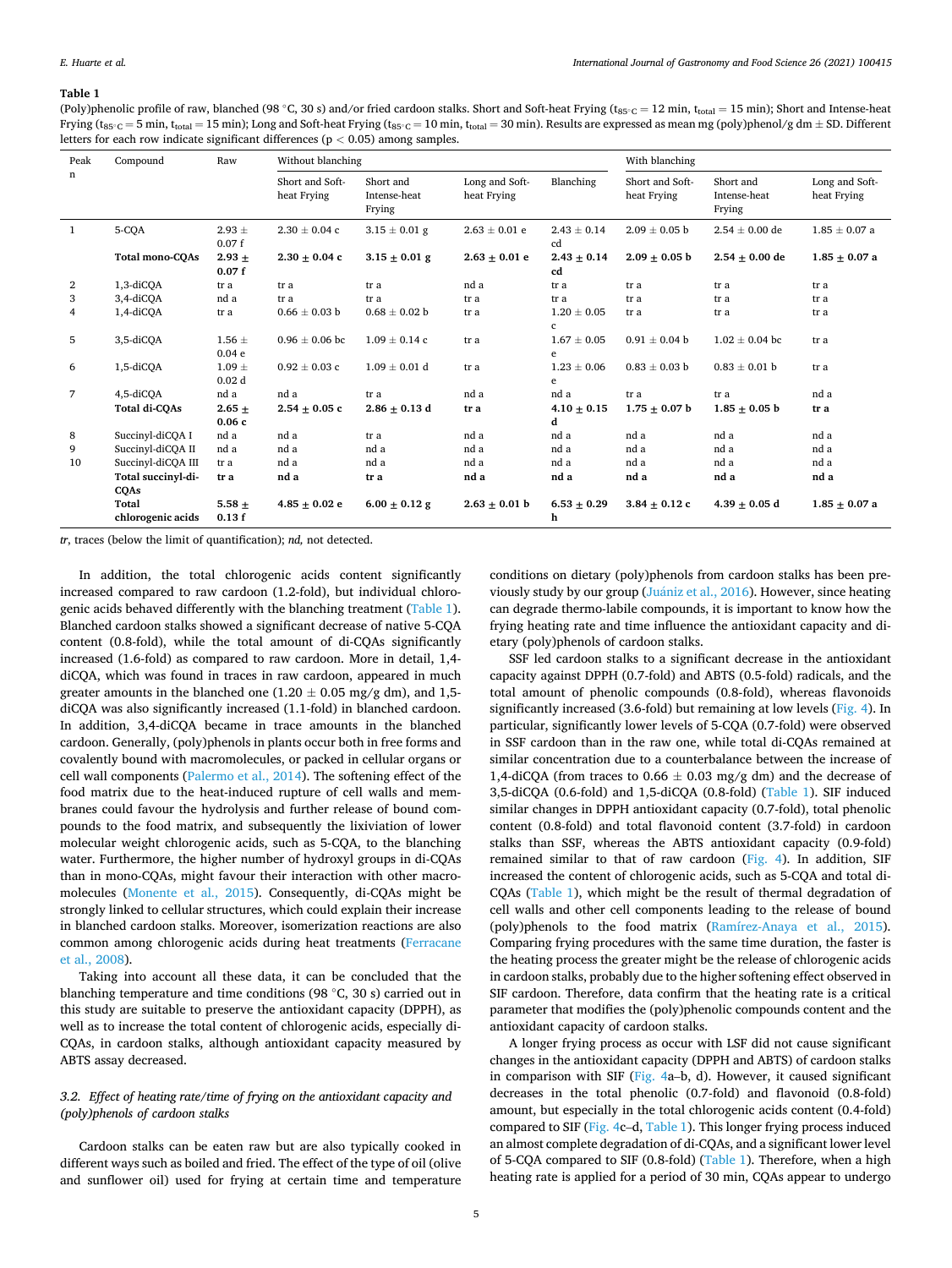<span id="page-5-0"></span>

**Fig. 4.** Antioxidant capacity by (a) DPPH and (b) ABTS assays, and total (c) phenolic and (d) flavonoid amount of raw and fried cardoon stalks subjected or not to a previous blanching (98 °C, 30 s). SSF, Short and Soft-heat Frying (t<sub>85℃</sub> = 12 min, t<sub>total</sub> = 15 min); SIF, Short and Intense-heat Frying (t<sub>85℃</sub> = 5 min, t<sub>total</sub> = 15 min); LSF, Long and Soft-heat Frying (t85◦C = 10 min, ttotal = 30 min). Different letters indicate significant differences (p *<* 0.05) among samples.

massive thermal degradation. Consequently, di-CQA compounds are degraded into their corresponding mono-CQAs, such as 5-CQA or other undetectable derivatives, which can also undergo thermal degradation during a longer frying time. Additionally, the formation of other nonphenolic antioxidants during frying such as Maillard reaction products ([Ludwig et al., 2014\)](#page-6-0) could balance the loss of antioxidant capacity due to di-CQAs degradation. In fact, cardoon stalks colour became browner with longer frying time. Finally, frying duration seems to be a crucial parameter involved into the thermal degradation of CQAs and consequently, it would be advisable to perform shorter duration frying procedures as carried out in SIF.

# *3.3. Combined effect of blanching and frying on the antioxidant capacity and (poly)phenols of cardoon stalks*

Before consumption, several vegetables such as spinach, artichokes, cabbage, and cardoon stalks are blanched, and subsequently subjected to another cooking procedure.

The impact of blanching (98  $°C$ , 30 s) in combination with frying (SSF, SIF, or LSF) on cardoon stalks antioxidant capacity and total phenolic and flavonoid amount is shown in Fig. 4. The additional application of blanching did not substantially affect the antioxidant capacity on cardoon submitted to any frying condition as compared with their respective unblanched fried samples, except for the SSF that showed significantly higher (1.5-fold) ABTS antioxidant capacity in blanched cardoon (Fig. 4b). The total phenolic amount was slightly lower (0.9-fold) in blanched cardoon submitted to both Short Frying (15 min) conditions (SSF and SIF), than in their respective unblanched fried samples (Fig. 4c). On the contrary, the total flavonoid amount did not significantly change in blanched cardoon samples submitted to the two Short (15 min) Frying processes in comparison with their respective fried samples without blanching, but increased 1.7-fold when submitted to the Long (30 min) Frying (Fig. 4d). In any case, the total flavonoid content in all samples remained very low. This is in agreement with the lack of influence of a further frying to blanched onions, green beans and peas on their flavonoid content [\(Ewald et al., 1999](#page-6-0)), and to blanched broccoli on their glucosinolate content ([Rungapamestry et al., 2008](#page-7-0)).

However, the total content of chlorogenic acids was significantly lower in all blanched and fried samples than in their respective unblanched fried samples (between 0.7- and 0.8-fold) [\(Table 1](#page-4-0)).

Regarding individual chlorogenic acids, the combination of both heat treatments (blanching and frying) induced the decrease of 5-CQA content in cardoon submitted to any of the three frying conditions compared to their respective fried samples without a previous blanching. In addition, the losses of 5-CQA were significantly higher at a longer frying duration (0.7-fold for LSF) than the Short-heat Frying (0.9- and 0.8-fold for SSF and SIF, respectively). Furthermore, a substantial decrease of 1,4-diCQA to trace amounts in either of the frying conditions performed with a previous blanching was observed, suggesting that the first heat treatment might favour the release of this di-CQA from plant structures, becoming the free compounds more sensitive to a second heating. Also, the content of 1,5-diCQA significantly decreased in blanched cardoon subsequently submitted to frying. In contrast, 3,5-diCQA levels remained similar in blanched cardoon submitted to the two Short frying conditions compared to their unblanched fried samples, which is consistent with the fact that the content of this di-CQA was not altered in blanched cardoon compared to the raw one. In summary, by applying a second heating treatment such as frying after the blanching process, 5- CQA and di-CQAs could be released easier from the blanching-induced damaged food matrix, making them more accessible, and in consequence, more susceptible to thermal degradation, as observed in the lower 5-CQA and di-CQAs contents. Therefore, losses of caffeoylquinic acids in fried blanched cardoon samples could be attributed to blanching-induced lixiviation and further frying-induced thermal degradation.

Blanched cardoon submitted to SIF showed the highest levels of chlorogenic acids among blanched and fried samples (4.39  $\pm$  0.05 mg/g dm), as well as the highest content of 5-CQA (2.54 ± 0.00 mg/g dm**)** and total di-CQAs (1.85  $\pm$  0.05 mg/g dm) [\(Table 1](#page-4-0)). On the contrary, blanched cardoon submitted to LSF showed the lowest levels of total chlorogenic acids (1.85  $\pm$  0.07 mg/g dm), represented mainly by 5-CQA. All these data show that when blanching and frying are combined in cardoon stalks, a Long Frying (30 min) is less advisable than a Short Frying (15 min) because it causes a total degradation of di-CQAs and greater losses of 5-CQA in cardoon stalks. Overall, showing the content of individual and total chlorogenic acids as well as the ABTS antioxidant capacity, the best suitable frying condition was SIF ( $t_{85°C} = 5$  min,  $t_{total}$ )  $= 15$  min), independently of the application or not of a previous blanching.

Finally, a significant high correlation (r = 0.9008, p *<* 0.05) between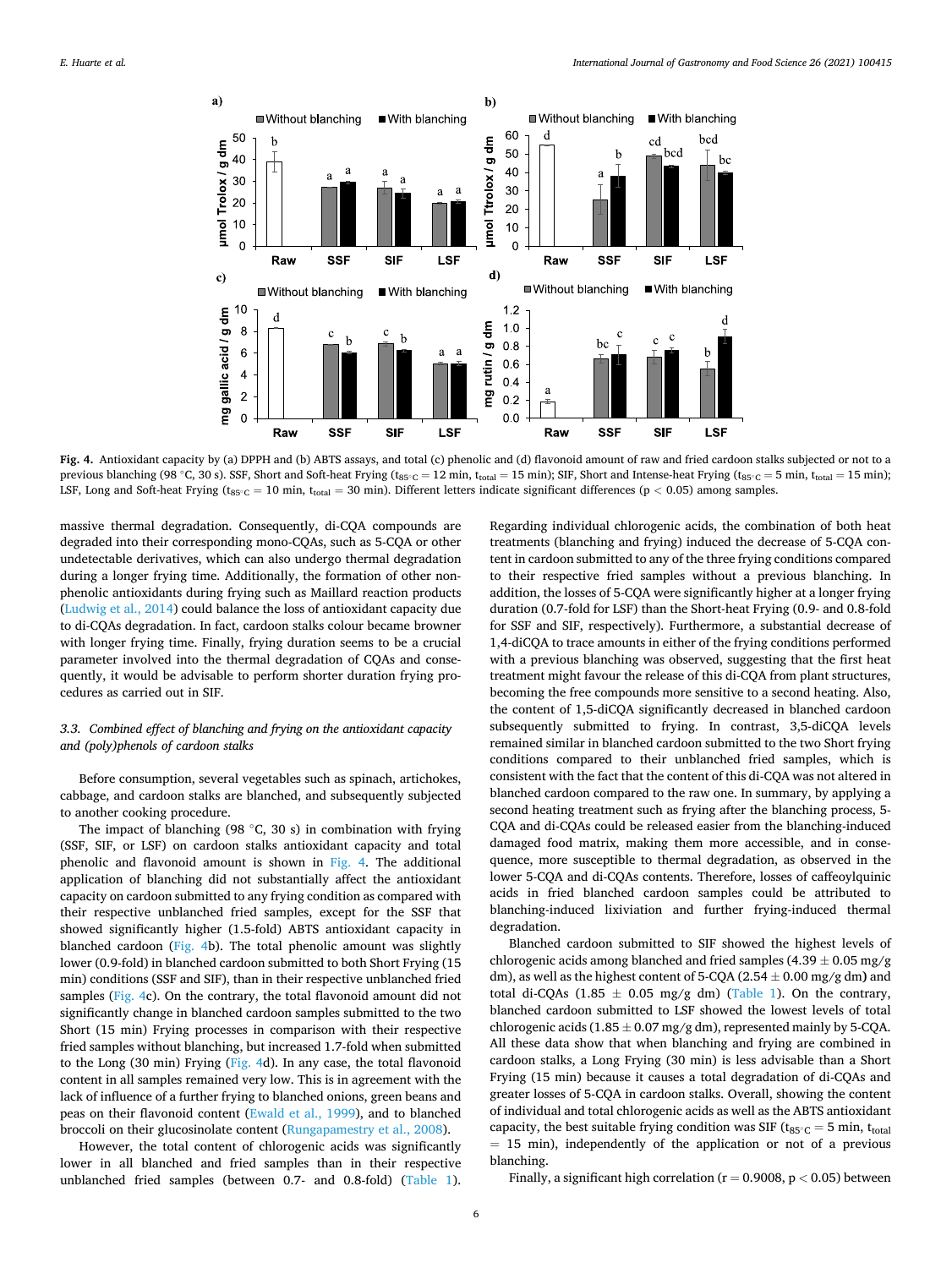<span id="page-6-0"></span>the total phenolic amount and the DPPH antioxidant capacity of cardoon stalks was found. However, individual or total chlorogenic acids content of cardoon stalks did not significantly (p *>* 0.05) correlate with the antioxidant capacity measured by DPPH or ABTS radicals. Thus, the antioxidant capacity observed in cardoon stalks does not seem to be due only to chlorogenic acids, but also to other radical-scavenging antioxidants from the food matrix. At high temperatures, Maillard reactions induce the formation of browned compounds, mainly melanoidins. These compounds present antioxidant activity by themselves and because of the presence of (poly)phenolic compounds in their structure (Rufián-Henares [and Morales, 2007;](#page-7-0) López-Galilea et al., 2006). Thus, the antioxidant capacity can be also attributed to the increase of other antioxidants such as melanoidins, which might explain the browning observed in fried cardoon stalks.

#### **4. Conclusion**

In summary, a short blanching (98 ◦C, 30 s) in cardoon stalks allows to increase the total chlorogenic acids content, specifically di-CQAs, with non-significant changes in DPPH antioxidant capacity but a decrease in ABTS antioxidant capacity. Additionally, the frying time has a greater impact on the (poly)phenol content than the frying heating rate. Thus, when cardoon stalks are fried, a rapid temperature increase up to 85-95 ◦C during the first 5 min is preferable, but it is important to limit the total frying time to the shortest process time (approx. 15 min) in order to favour the release of dietary (poly)phenolic compounds from the food matrix without a subsequent thermal degradation. These frying conditions are recommended regardless the application or not of a previous blanching on cardoon stalks. Finally, when blanching and frying were combined in cardoon stalks, a higher thermal degradation of (poly)phenols was observed. Further studies are needed on the impact of common culinary heat treatments on the profile of dietary (poly) phenolic and other bioactive compounds of other vegetables, with the aim of establishing the optimal processing conditions, as well as to know their bioavailability and bioactivity.

#### **Implications for Gastronomy**

Cardoon has gained relevance in Gastronomy during last years due to both the revalorization of traditional recipes in Mediterranean diet and the knowledge of their richness in antioxidants like (poly)phenolic compounds. The knowledge of how thermal culinary processes impact on food bioactive compounds, and therefore on their health related properties is still very limited. Indeed, recent research highlights that during culinary processes some thermolabile antioxidants like vitamins can be degraded, while others like phytochemicals can be released from cellular structures and polymers, counterbalancing the antioxidant capacity. This study explores how culinary techniques applied to cardoon, such as blanching and frying, as well as different time/temperature conditions for frying, impact on (poly)phenols and antioxidant capacity. Thus, knowledge derived from this study allows to investigate what thermal culinary processes are better to preserve the antioxidants of cardoon stalks, as well as to select the optimal frying conditions for enhancing the content of polyphenols and, therefore, the potential healthy properties of cardoon, in a Gastronomy context.

## **Funding**

This research was supported by the Spanish Ministry of Science and Innovation (AGL2014-52636-P). E. Huarte thanks to Asociación de Amigos de la Universidad de Navarra (Spain) and Banco Santander (Spain) for the PhD grants received. I. Juániz expresses her gratitude to Asociación de Amigos de la Universidad de Navarra (Spain) for the PhD grant received.

## **Author contributions**

**Estíbaliz Huarte:** Methodology, Investigation, Formal Analysis, Writing - Original Draft, Writing - Review & Editing; Isabel Juániz: Methodology; Concepción Cid: Conceptualization, Supervision, Funding acquisition; María-Paz de Peña: Conceptualization, Project Administration, Supervision, Writing – Review & Editing, Funding acquisition.

## **Declaration of competing interest**

The authors declare that they have no known competing financial interests or personal relationships that could have appeared to influence the work reported in this paper.

#### **References**

- Arfaoui, L., 2021. Dietary plant polyphenols: effects of food processing on their content and bioavailability. Molecules 26 (10), 2959. https://doi.org/10.3 molecules261029
- Brand-Williams, W., Cuvelier, M.E., Berset, C., 1995. Use of a free radical method to evaluate antioxidant activity. LWT - Food Sci. Technol. (Lebensmittel-Wissenschaft -Technol.) 28 (1), 25–30. [https://doi.org/10.1016/S0023-6438\(95\)80008-5.](https://doi.org/10.1016/S0023-6438(95)80008-5)
- De Santiago, E., Juaniz, I., Cid, C., De Peña, M.P., 2021. Extraction of (poly)phenolic compounds of cactus (Opuntia ficus-indica (L.) Mill.) cladodes. Food Anal. Methods 14 (6), 1167–1175. [https://doi.org/10.1007/s12161-020-01946-6.](https://doi.org/10.1007/s12161-020-01946-6)
- Doğan, S., Doğan, M., Arslan, O., 2009. Enzymatic browning in foods and its pre [In: Food Processing: Methods, Techniques and Trends. Nova Science Publishers.](http://refhub.elsevier.com/S1878-450X(21)00114-1/sref4)
- Ewald, C., Fjelkner-Modig, S., Johansson, K., Sjöholm, I., Akesson, B., 1999. Effect of processing on major flavonoids in processed onions, green beans, and peas. Food Chem. 64 (2), 231–235. [https://doi.org/10.1016/S0308-8146\(98\)00136-8](https://doi.org/10.1016/S0308-8146(98)00136-8).
- Ferracane, R., Pellegrini, N., Visconti, A., Graziani, G., Chiavaro, E., Miglio, C., Fogliano, V., 2008. Effects of different cooking methods on antioxidant profile, antioxidant capacity, and physical characteristics of artichoke. J. Agric. Food Chem.<br>56 (18). 8601-8608. https://doi.org/10.1021/if800408w. //doi.org/10.1021/jf800408w
- Goncalves, E.M., Pinheiro, J., Alegria, C., Abreu, M., Brandao, T.R., Silva, C.L., 2009. Degradation kinetics of peroxidase enzyme, phenolic content, and physical and sensorial characteristics in broccoli (Brassica oleracea L. ssp. Italica) during blanching. J. Agric. Food Chem. 57 (12), 5370–5375. [https://doi.org/10.1021/](https://doi.org/10.1021/jf900314x) [jf900314x](https://doi.org/10.1021/jf900314x).
- Jaiswal, A.K., Gupta, S., Abu-Ghannam, N., 2012. Kinetic evaluation of colour, texture, polyphenols and antioxidant capacity of Irish York cabbage after blanching treatment. Food Chem. 131 (1), 63–72. [https://doi.org/10.1016/j.](https://doi.org/10.1016/j.foodchem.2011.08.032) [foodchem.2011.08.032](https://doi.org/10.1016/j.foodchem.2011.08.032).
- Juániz, I., Ludwig, I.A., Bresciani, L., Dall'Asta, M., Mena, P., Del Rio, D., Cid, C., de Peña, M.-P., 2017. Bioaccessibility of (poly)phenolic compounds of raw and cooked cardoon (Cynara cardunculus L.) after simulated gastrointestinal digestion and fermentation by human colonic microbiota. J. Funct. Foods 32, 195–207. [https://](https://doi.org/10.1016/j.jff.2017.02.033) [doi.org/10.1016/j.jff.2017.02.033.](https://doi.org/10.1016/j.jff.2017.02.033)
- Juániz, I., Ludwig, I.A., Huarte, E., Pereira-Caro, G., Moreno-Rojas, J.M., Cid, C., De Peña, M.-P., 2016. Influence of heat treatment on antioxidant capacity and (poly) phenolic compounds of selected vegetables. Food Chem. 197, 466–473. [https://doi.](https://doi.org/10.1016/j.foodchem.2015.10.139)  [org/10.1016/j.foodchem.2015.10.139.](https://doi.org/10.1016/j.foodchem.2015.10.139)
- Kim, A., Lee, K., Rahman, M.S., Kim, H., Chun, J., Heo, H.J., Kerr, W.L., Choi, S., 2020. Effect of water blanching on phenolic compounds, antioxidant activities, enzyme inactivation, microbial reduction, and surface structure of samnamul (Aruncus dioicus var kamtschaticus). Int. J. Food Sci. Technol. 55 (4), 1754–1762. [https://doi.](https://doi.org/10.1111/ijfs.14424)  [org/10.1111/ijfs.14424.](https://doi.org/10.1111/ijfs.14424)
- [Lamaison, J.L., Carnat, A., 1990. Levels of principal flavonoides in flowers and leaves of](http://refhub.elsevier.com/S1878-450X(21)00114-1/sref12)  [Crataegus monogyna Jacq. and Crataegus laevigata \(Poiret\) DC \(Rosaceae\). Pharm.](http://refhub.elsevier.com/S1878-450X(21)00114-1/sref12)  [Acta Helv. 65 \(11\), 315](http://refhub.elsevier.com/S1878-450X(21)00114-1/sref12)–320.
- López-Galilea, I., Andueza, S., Di Leonardo, I., De Peña, M.P., Cid, C., 2006. Influence of torrefacto roast on antioxidant and pro-oxidant activity of coffee. Food Chem. 94 (1), 75–80. [https://doi.org/10.1016/j.foodchem.2004.10.052.](https://doi.org/10.1016/j.foodchem.2004.10.052)
- Ludwig, I.A., Clifford, M.N., Lean, M.E.J., Ashihara, H., Crozier, A., 2014. Coffee: biochemistry and potential impact on health. Food Funct. 5 (8), 1695–1717. [https://](https://doi.org/10.1039/C4FO00042K)  [doi.org/10.1039/C4FO00042K.](https://doi.org/10.1039/C4FO00042K)
- Managa, M.G., Remize, F., Garcia, C., Sivakumar, D., 2019. Effect of moist cooking blanching on colour, phenolic metabolites and glucosinolate content in Chinese cabbage (Brassica rapa L. subsp. chinensis). Foods 8 (9), 399. [https://doi.org/](https://doi.org/10.3390/foods8090399)  [10.3390/foods8090399](https://doi.org/10.3390/foods8090399).
- Martínez, S., Armesto, J., Gómez-Limia, L., Carballo, J., 2020. Impact of processing and storage on the nutritional and sensory properties and bioactive components of Brassica spp. A review. Food Chem. 313, 126065. [https://doi.org/10.1016/j.](https://doi.org/10.1016/j.foodchem.2019.126065) [foodchem.2019.126065.](https://doi.org/10.1016/j.foodchem.2019.126065)
- Monente, C., Ludwig, I.A., Irigoyen, A., De Peña, M.-P., Cid, C., 2015. Assessment of total (free and bound) phenolic compounds in spent coffee extracts. J. Agric. Food Chem. 63 (17), 4327–4334. [https://doi.org/10.1021/acs.jafc.5b01619.](https://doi.org/10.1021/acs.jafc.5b01619)
- Murador, D., Braga, A.R., Da Cunha, D., De Rosso, V., 2018. Alterations in phenolic compound levels and antioxidant activity in response to cooking technique effects: a